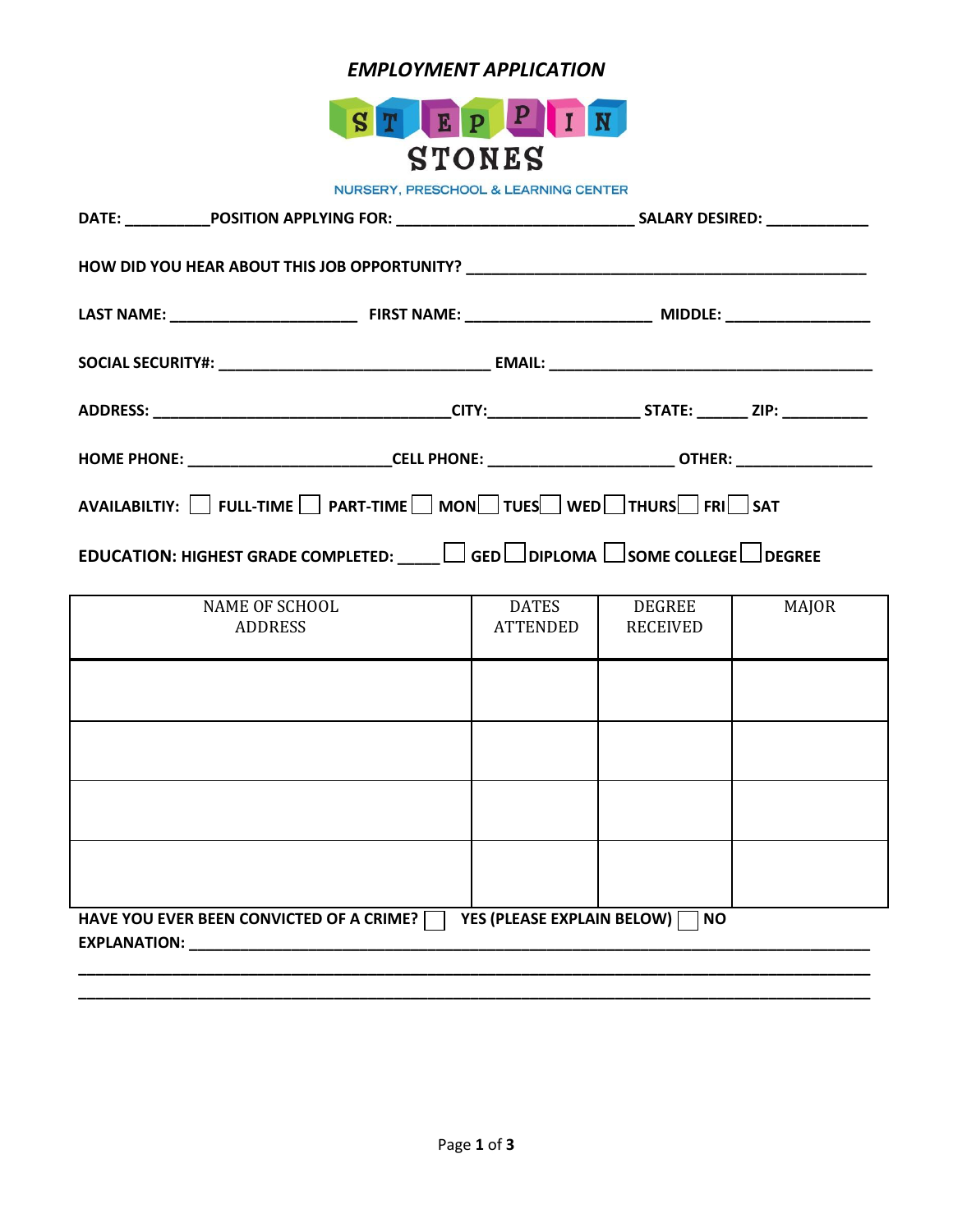## *EMPLOYMENT APPLICATION*

### **REFERENCES:**

| <b>NAME</b> | <b>ADDRESS</b> | <b>PHONE</b> | <b>RELATIONSHIP</b> |
|-------------|----------------|--------------|---------------------|
|             |                |              |                     |
|             |                |              |                     |

*COOKS:* **ATTACH COPY OF FOOD HANDLERS CARD EXPIRATION DATE: \_\_\_\_\_\_\_\_\_\_\_\_\_\_\_\_\_\_\_\_**

| HAVE YOU HAD ANY ACCIDENTS IN THE PAST 3 YEARS? _______________ HOW MANY? ____________<br>HAVE YOU HAD ANY MOVING VIOLATIONS IN THE LAST 3 YEARS? _______________HOW MANY? __________<br>ARE YOU CPR/FIRST AID CERTIFIED? _______________ EXPIRATION DATE: ______________<br>ARE YOU A US CITIZEN? ________________ IF NOT ARE YOU LEGALLY ALLOWED TO WORK IN THE US?<br><b>EXPERIENCE:</b><br>LIST EXPERIENCE FOR THE PAST 7 YEARS<br>MAY WE CONTACT YOUR EMPLOYERS: YES______________ NO____________<br>ADDRESS: New York Products and Parties and Parties and Parties and Parties and Parties and Parties and Parties<br>STARTING SALARY _________________________________ ENDING SALARY_________________ | DRIVERS: ATTACH A CURRENT DMV RECORD LESS THAN 30 DAYS OLD |  |
|--------------------------------------------------------------------------------------------------------------------------------------------------------------------------------------------------------------------------------------------------------------------------------------------------------------------------------------------------------------------------------------------------------------------------------------------------------------------------------------------------------------------------------------------------------------------------------------------------------------------------------------------------------------------------------------------------------------|------------------------------------------------------------|--|
|                                                                                                                                                                                                                                                                                                                                                                                                                                                                                                                                                                                                                                                                                                              |                                                            |  |
|                                                                                                                                                                                                                                                                                                                                                                                                                                                                                                                                                                                                                                                                                                              |                                                            |  |
|                                                                                                                                                                                                                                                                                                                                                                                                                                                                                                                                                                                                                                                                                                              |                                                            |  |
|                                                                                                                                                                                                                                                                                                                                                                                                                                                                                                                                                                                                                                                                                                              |                                                            |  |
|                                                                                                                                                                                                                                                                                                                                                                                                                                                                                                                                                                                                                                                                                                              |                                                            |  |
|                                                                                                                                                                                                                                                                                                                                                                                                                                                                                                                                                                                                                                                                                                              |                                                            |  |
|                                                                                                                                                                                                                                                                                                                                                                                                                                                                                                                                                                                                                                                                                                              |                                                            |  |
|                                                                                                                                                                                                                                                                                                                                                                                                                                                                                                                                                                                                                                                                                                              |                                                            |  |
|                                                                                                                                                                                                                                                                                                                                                                                                                                                                                                                                                                                                                                                                                                              |                                                            |  |
|                                                                                                                                                                                                                                                                                                                                                                                                                                                                                                                                                                                                                                                                                                              |                                                            |  |
|                                                                                                                                                                                                                                                                                                                                                                                                                                                                                                                                                                                                                                                                                                              |                                                            |  |
|                                                                                                                                                                                                                                                                                                                                                                                                                                                                                                                                                                                                                                                                                                              |                                                            |  |
|                                                                                                                                                                                                                                                                                                                                                                                                                                                                                                                                                                                                                                                                                                              |                                                            |  |
|                                                                                                                                                                                                                                                                                                                                                                                                                                                                                                                                                                                                                                                                                                              |                                                            |  |
|                                                                                                                                                                                                                                                                                                                                                                                                                                                                                                                                                                                                                                                                                                              |                                                            |  |
|                                                                                                                                                                                                                                                                                                                                                                                                                                                                                                                                                                                                                                                                                                              |                                                            |  |
|                                                                                                                                                                                                                                                                                                                                                                                                                                                                                                                                                                                                                                                                                                              |                                                            |  |
|                                                                                                                                                                                                                                                                                                                                                                                                                                                                                                                                                                                                                                                                                                              |                                                            |  |
|                                                                                                                                                                                                                                                                                                                                                                                                                                                                                                                                                                                                                                                                                                              |                                                            |  |
|                                                                                                                                                                                                                                                                                                                                                                                                                                                                                                                                                                                                                                                                                                              |                                                            |  |
|                                                                                                                                                                                                                                                                                                                                                                                                                                                                                                                                                                                                                                                                                                              |                                                            |  |
|                                                                                                                                                                                                                                                                                                                                                                                                                                                                                                                                                                                                                                                                                                              |                                                            |  |
|                                                                                                                                                                                                                                                                                                                                                                                                                                                                                                                                                                                                                                                                                                              |                                                            |  |
|                                                                                                                                                                                                                                                                                                                                                                                                                                                                                                                                                                                                                                                                                                              |                                                            |  |
|                                                                                                                                                                                                                                                                                                                                                                                                                                                                                                                                                                                                                                                                                                              |                                                            |  |
|                                                                                                                                                                                                                                                                                                                                                                                                                                                                                                                                                                                                                                                                                                              |                                                            |  |
|                                                                                                                                                                                                                                                                                                                                                                                                                                                                                                                                                                                                                                                                                                              |                                                            |  |
|                                                                                                                                                                                                                                                                                                                                                                                                                                                                                                                                                                                                                                                                                                              |                                                            |  |
|                                                                                                                                                                                                                                                                                                                                                                                                                                                                                                                                                                                                                                                                                                              |                                                            |  |